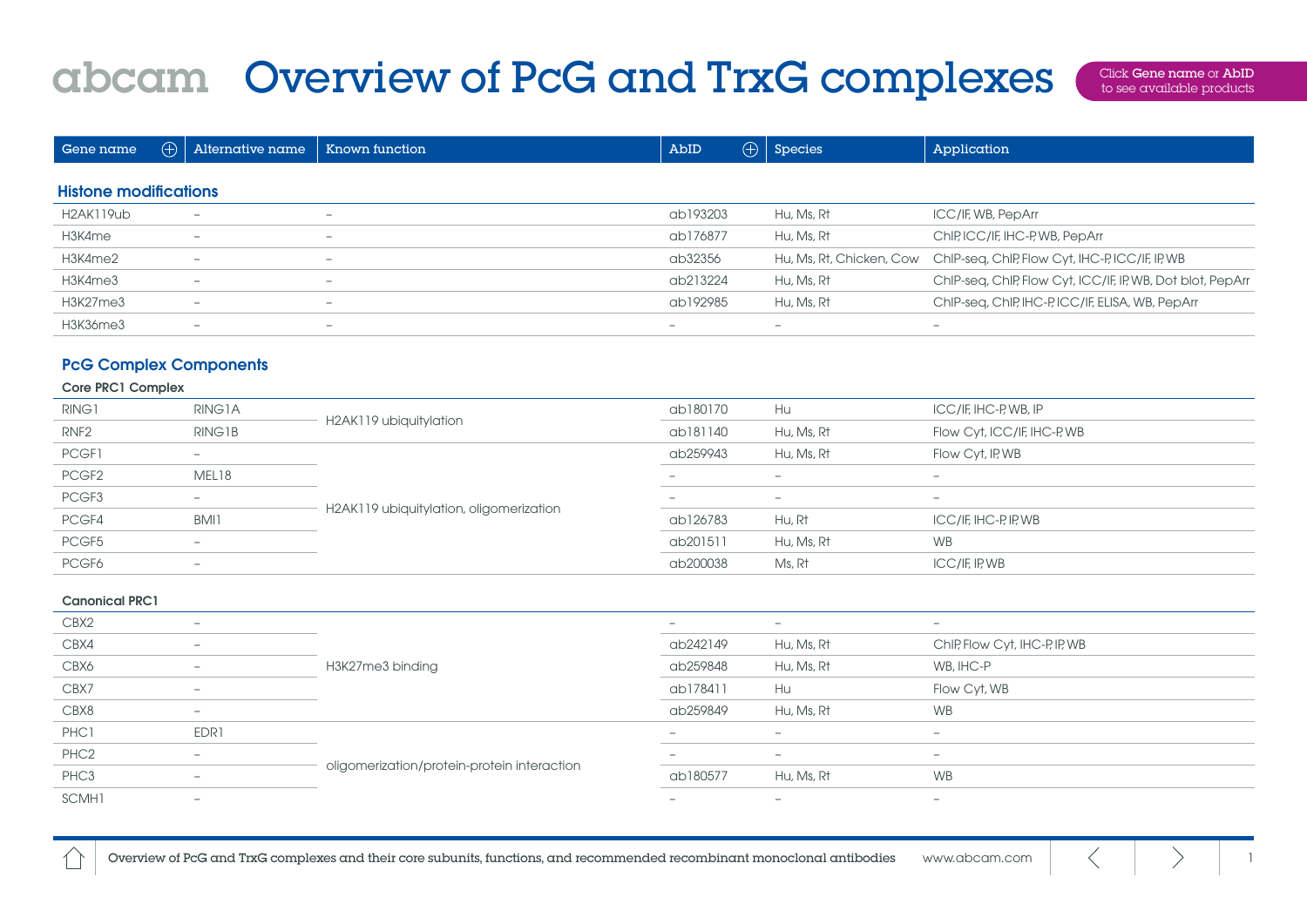| Gene name                        | $\bigoplus$ | Alternative name         | Known function                           | AbID                     | $\bigoplus$ | <b>Species</b>           | Application                           |  |
|----------------------------------|-------------|--------------------------|------------------------------------------|--------------------------|-------------|--------------------------|---------------------------------------|--|
| <b>Non-canonical PRC1</b>        |             |                          |                                          |                          |             |                          |                                       |  |
| <b>RYBP</b>                      |             | YAF <sub>2</sub>         | DNA binding                              | ab185971                 |             | Hu, Ms, Rt               | ChIP, Flow Cyt, ICC/IF, IHC-P, IP, WB |  |
| KDM2B                            |             | $\overline{\phantom{a}}$ | H3K36 demethylase, DNA binding           | $\overline{\phantom{a}}$ |             | ÷.                       | $\overline{\phantom{a}}$              |  |
| DCAF7                            |             | WDR68                    | scaffold factors                         | ab138490                 |             | Hu, Ms, Rt               | Flow Cyt, IHC-P, WB                   |  |
| WDR5                             |             | $\overline{\phantom{a}}$ |                                          | ab178410                 |             | Hu, Ms, Rt               | Flow Cyt, IHC-P, WB                   |  |
| Core PRC2 Complex                |             |                          |                                          |                          |             |                          |                                       |  |
| EZH1                             |             | $\overline{\phantom{m}}$ |                                          | $\overline{\phantom{m}}$ |             | $\overline{\phantom{a}}$ | $\overline{\phantom{a}}$              |  |
| EZH <sub>2</sub>                 |             | $\overline{\phantom{a}}$ | H3K27 methyltransferase, histone binding | ab191080                 |             | Hu, Ms, Rt               | Flow Cyt, IHC-P, ICC/IF, WB           |  |
| SUZ <sub>12</sub>                |             | $\overline{\phantom{a}}$ | RNA/DNA binding                          | ab175187                 |             | Hu, Ms, Rt               | ChIP, Flow Cyt, ICC/IF, IP, WB        |  |
| EED                              |             | $\equiv$                 | H3K27me binding                          | ab240650                 |             | Hu, Ms                   | ChIP, IP, WB                          |  |
| RBBP4                            |             |                          |                                          | ab79416                  |             | Hu, Ms, Rt               | Flow Cyt, IHC-P, ICC/IF, WB, IP       |  |
| RBBP7                            |             | $\overline{\phantom{a}}$ | H3K36me3 binding                         | ab259957                 |             | Hu, Ms, Rt               | Flow Cyt, ICC, IHC-P, IP, WB          |  |
| <b>PRC2 Accessory Proteins</b>   |             |                          |                                          |                          |             |                          |                                       |  |
| PHF1                             |             | <b>PCL1</b>              |                                          | ab184951                 |             | Hu, Ms, Rt               | Flow Cyt, IHC-P, ICC/IF, WB           |  |
| MTF <sub>2</sub>                 |             | PCL <sub>2</sub>         | H3K36me3 binding                         | ab254336                 |             | Hu, Ms, Rt               | ChIP, IP, WB                          |  |
| PHF19                            |             | PCL <sub>3</sub>         |                                          | ab259947                 |             | Hu                       | Flow Cyt, ICC, IP, WB                 |  |
| JARID <sub>2</sub>               |             | $\overline{\phantom{a}}$ | H2Aub binding, RNA binding               | ab192252                 |             | Hu                       | ChIP, ICC/IF, WB                      |  |
| AEBP2                            |             | $\overline{\phantom{a}}$ | H2Aub binding, DNA binding               | $\overline{\phantom{a}}$ |             | $\overline{\phantom{a}}$ | $\overline{\phantom{a}}$              |  |
| <b>EPOP</b>                      |             | C17orf96                 | modulating enzymatic activity            | $\sim$                   |             | ÷                        |                                       |  |
| <b>EZHIP</b>                     |             | CXORF67                  | $\equiv$                                 | $\overline{\phantom{a}}$ |             | $\overline{\phantom{a}}$ | $\overline{\phantom{m}}$              |  |
| <b>LCOR</b>                      |             | C10orf12                 | $\overline{\phantom{a}}$                 | ab171086                 |             | Hu, Ms, Rt               | Flow Cyt, WB                          |  |
| Core PR-DUB                      |             |                          |                                          |                          |             |                          |                                       |  |
| BAP1                             |             | $\overline{\phantom{a}}$ | ubiquitin C-terminal hydrolase           | ab255611                 |             | Hu                       | Flow Cyt, WB                          |  |
| ASXL1/2                          |             | $\overline{\phantom{a}}$ | chromatin binding                        | $\equiv$                 |             | $\overline{\phantom{0}}$ | $\!-$                                 |  |
| <b>PR-DUB Accessory Proteins</b> |             |                          |                                          |                          |             |                          |                                       |  |
| <b>FOXK1/2</b>                   |             | $\overline{\phantom{m}}$ | DNA binding                              | $\overline{\phantom{a}}$ |             | $\overline{\phantom{a}}$ | $\sim$                                |  |
| <b>OGT</b>                       |             | $\overline{\phantom{0}}$ | O-Glc-N-acetylation                      | ab177941                 |             | Hu, Ms, Rt               | Flow Cyt, ICC/IF, IHC-P, WB           |  |
| <b>KDM1B</b>                     |             | LSD <sub>2</sub>         | histone demethylation                    | ab193080                 |             | Hu, Ms, Rt               | Flow Cyt, ICC/IF, IP, WB              |  |
| MBD5/6                           |             |                          | DNA binding                              |                          |             | $\overline{\phantom{0}}$ |                                       |  |

Overview of PcG and TrxG complexes and their core subunits, functions, and recommended recombinant monoclonal antibodies [www.abcam.com](https://www.abcam.com)  $\langle$ 

 $\bigcirc$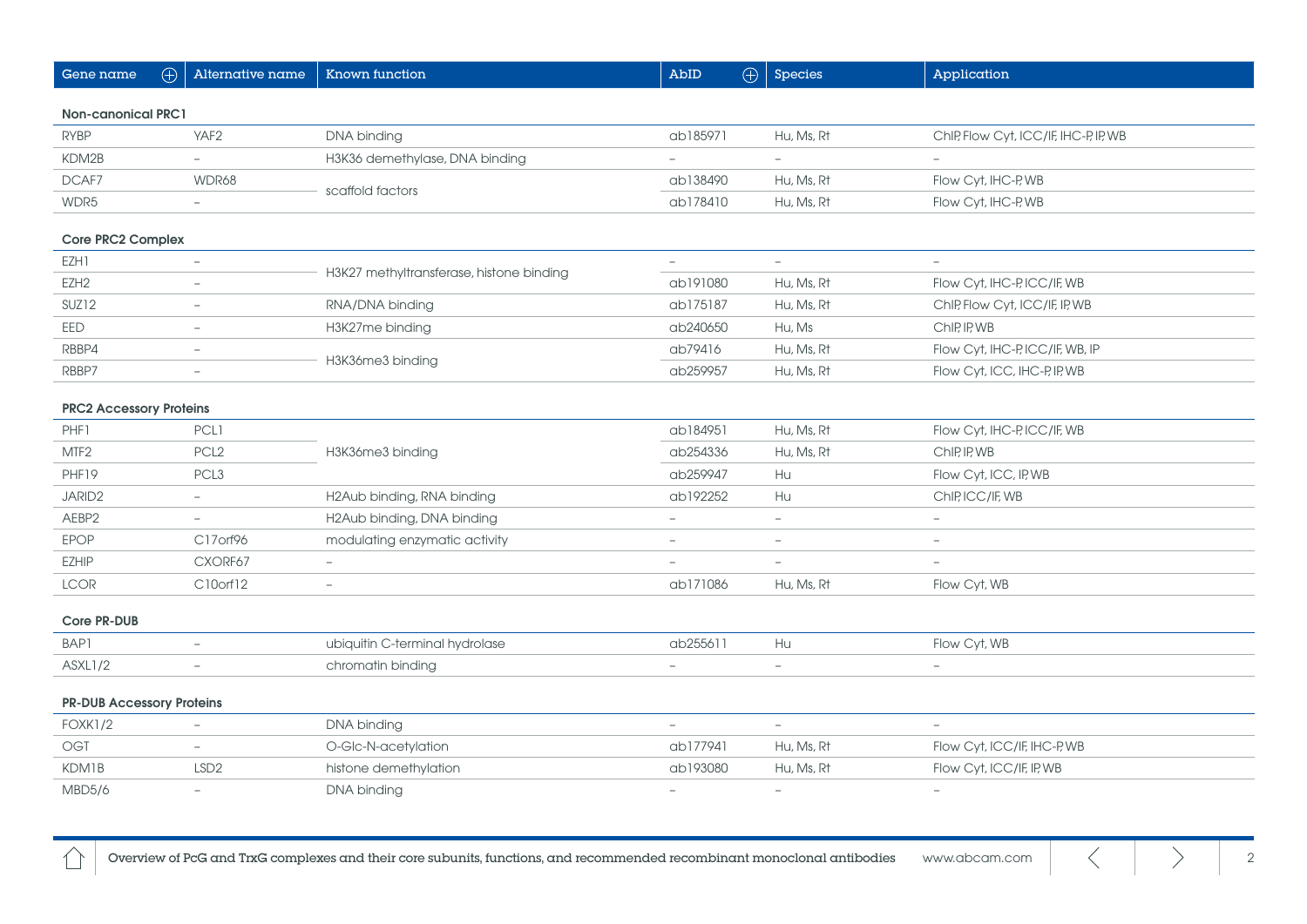| $\bigoplus$<br>Gene name       | Alternative name         | Known function                                                  | $\bigoplus$<br>AbID      | Species                  | Application                 |  |  |  |  |
|--------------------------------|--------------------------|-----------------------------------------------------------------|--------------------------|--------------------------|-----------------------------|--|--|--|--|
|                                |                          |                                                                 |                          |                          |                             |  |  |  |  |
| <b>TrxG Complex Components</b> |                          |                                                                 |                          |                          |                             |  |  |  |  |
|                                |                          | Core COMPASS Components common to all COMPASS (-like) Complexes |                          |                          |                             |  |  |  |  |
| WDR5                           |                          | histone binding                                                 | ab178410                 | Hu, Ms, Rt               | Flow Cyt, IHC-P, WB         |  |  |  |  |
| ASH2L                          | $\overline{\phantom{a}}$ | DNA binding                                                     | ab176334                 | Hu, Ms, Rt               | Flow Cyt, ICC/IF, IHC-P, WB |  |  |  |  |
| RBBP5                          | $\overline{\phantom{a}}$ | histone binding                                                 | $\overline{\phantom{a}}$ | $\overline{\phantom{0}}$ | $\overline{\phantom{a}}$    |  |  |  |  |
| DPY30                          | $\overline{\phantom{a}}$ | $\overline{\phantom{a}}$                                        | $\overline{\phantom{a}}$ | $\overline{\phantom{0}}$ | $\overline{\phantom{0}}$    |  |  |  |  |
| SET1/COMPASS                   |                          |                                                                 |                          |                          |                             |  |  |  |  |
| <b>SETD1A</b>                  | SET1                     | H3K4 methyltransferase                                          | ab243639                 | Hu                       | Flow Cyt, WB                |  |  |  |  |
| <b>SETD1B</b>                  | $-$                      |                                                                 |                          | L.                       | $\overline{\phantom{m}}$    |  |  |  |  |
| <b>TrxG Complex Components</b> |                          |                                                                 |                          |                          |                             |  |  |  |  |
| WDR82                          | SWD <sub>2</sub>         | histone binding                                                 | $\overline{\phantom{m}}$ | $\overline{\phantom{a}}$ | $\overline{\phantom{a}}$    |  |  |  |  |
| CXXC1                          | <b>CGBP</b>              | DNA binding                                                     | $\overline{\phantom{a}}$ | $\qquad \qquad -$        | $\qquad \qquad -$           |  |  |  |  |
|                                |                          |                                                                 |                          |                          |                             |  |  |  |  |
| MLL1/2 COMPASS-like            |                          |                                                                 |                          |                          |                             |  |  |  |  |
| KMT2A                          | MLL1                     | H3K4 methyltransferase                                          | ab234435                 | Hu                       | <b>WB</b>                   |  |  |  |  |
| KMT2D                          | MLL <sub>2</sub>         |                                                                 | ab213721                 | Hu                       | <b>WB</b>                   |  |  |  |  |
| HCFC1                          | HCF1                     | $\overline{\phantom{m}}$                                        | $\overline{\phantom{a}}$ | $\equiv$                 | $\equiv$                    |  |  |  |  |
| MEN1                           | <b>MENIN</b>             | $\equiv$                                                        | ab92443                  | Hu                       | ICC/IF, IHC-P, IP, WB       |  |  |  |  |
| MLL3/4 COMPASS-like            |                          |                                                                 |                          |                          |                             |  |  |  |  |
| KMT2C                          | MLL3                     | H3K4 methyltransferase                                          | $\overline{\phantom{a}}$ | $\overline{\phantom{a}}$ | $\overline{\phantom{a}}$    |  |  |  |  |
| KMT2B                          | MLL4                     |                                                                 | $\overline{\phantom{a}}$ | $\overline{a}$           |                             |  |  |  |  |
| NCOA6                          | $\overline{\phantom{a}}$ | $\overline{\phantom{a}}$                                        | $\overline{\phantom{a}}$ | $\overline{\phantom{0}}$ | $\qquad \qquad -$           |  |  |  |  |
| PAGR1                          | PA <sub>1</sub>          | $\overline{\phantom{m}}$                                        | $\overline{\phantom{a}}$ | $\overline{\phantom{a}}$ | $\overline{\phantom{a}}$    |  |  |  |  |
| KDM6A                          | <b>UTX</b>               | H3K27 demethylase                                               | ab253183                 | Hu, Ms                   | Flow Cyt, WB                |  |  |  |  |
| PAXIP1                         | PTIP                     | $\overline{\phantom{a}}$                                        | $\overline{a}$           | $\overline{\phantom{0}}$ | $-$                         |  |  |  |  |
| ASH1                           |                          |                                                                 |                          |                          |                             |  |  |  |  |
| <b>ASH1L</b>                   | $\overline{\phantom{0}}$ | H3K36 methyltransferase                                         | $\overline{a}$           | $\overline{\phantom{a}}$ | $\overline{\phantom{a}}$    |  |  |  |  |
| CBP                            | <b>CREBBP</b>            | H3K27 acetyltransferase                                         |                          | L.                       |                             |  |  |  |  |

 $\triangle$